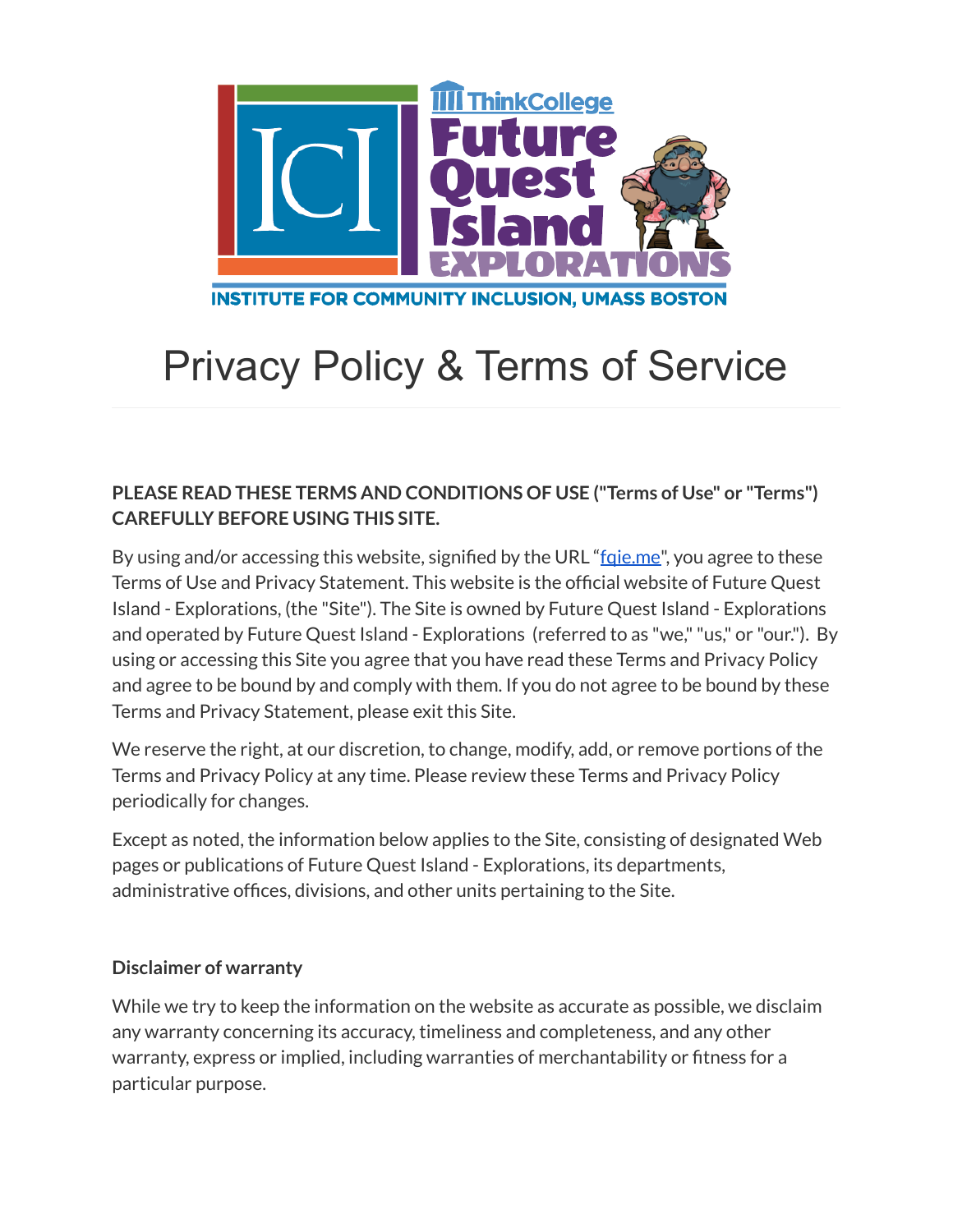

# **Limitation of liability**

The user assumes all responsibility and risk for the use of this Site and the Internet in general. Under no circumstances shall Future Quest Island - Explorations, its employees, agents, representatives, affiliates, or anyone involved in creating or maintaining this Site be liable for any direct, indirect, incidental, special or consequential damages, lost profits, or other damages whatsoever including, without limitation, damages that result from; the use or inability to use or access the Site and/or any other websites which are linked to this Site; reliance by a visitor on any information obtained via the Site; or mistakes, omissions, interruptions, deletion of files, viruses, errors, defects, or any failure of performance, communications failure, theft, destruction or unauthorized access. In states which do not allow the above limitations of liability, liability shall be limited to the greatest extent permitted by law.

# **Privacy Policy**

Future Quest Island - Explorations is committed to preserving and maintaining the privacy of visitors to its websites. This Privacy Policy discloses the privacy practices for Future Quest Island - Explorations as it relates to access to websites with the domain "faie.me." Other Future Quest Island - Explorations websites may have additional privacy statements or policies.

When you access Future Quest Island - Explorations Home Page (["fqie.me"](http://www.fqie.me)"), and all pages within the Website, your visit is not tracked by individual name or any other identifiable personal information. However, this site does utilize Google Analytics and other software that may track and collect information from your device from the time you access our Site. The information automatically collected is subject to their privacy policies.

● Google [Analytics](https://policies.google.com/privacy?hl=en) and Google Tag Manager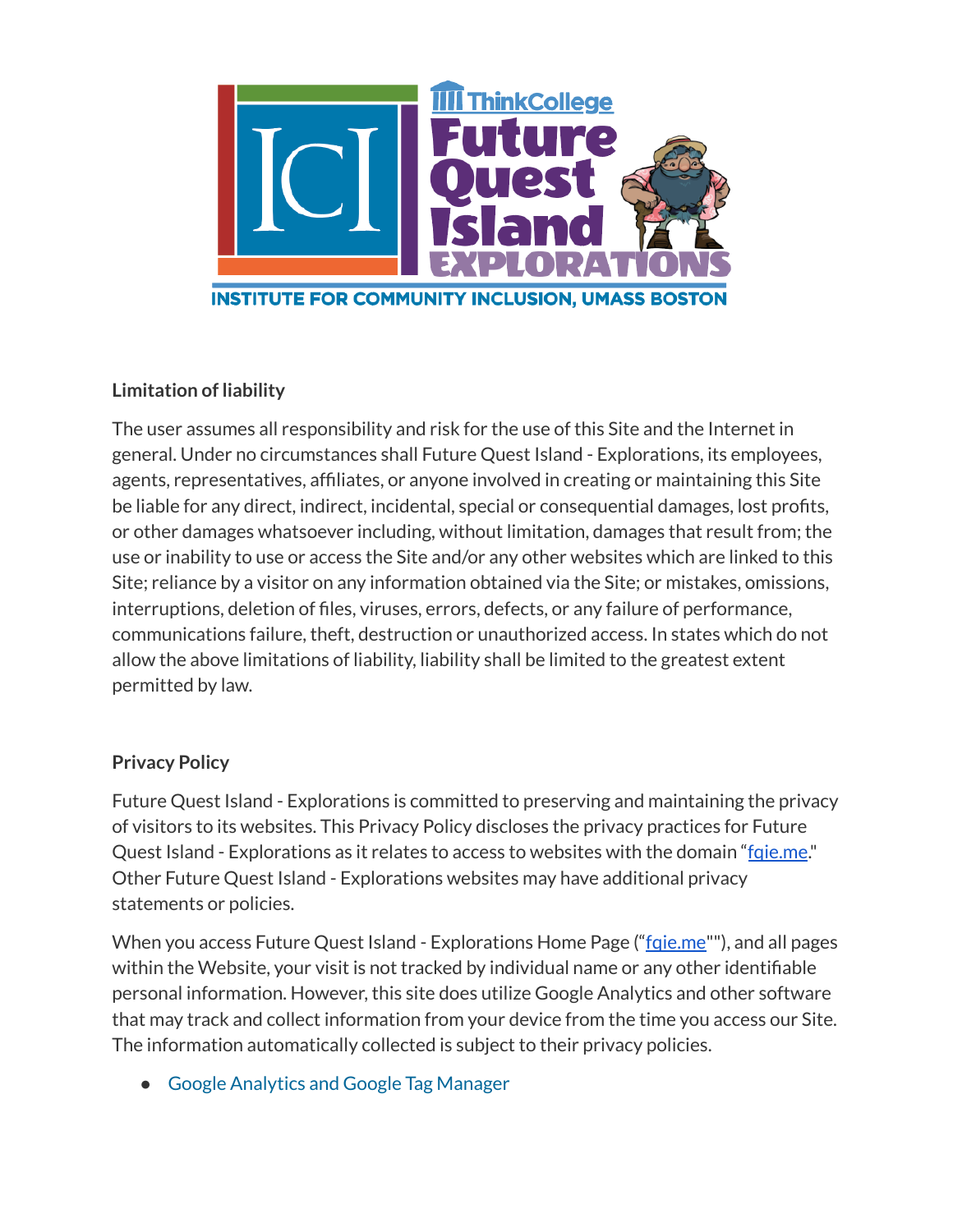

- **[YouTube](https://policies.google.com/privacy?hl=en)**
- **Vimeo**
- **[Facebook](https://www.facebook.com/privacy/explanation)**
- **[Twitter](https://twitter.com/en/privacy)**
- Pinterest

Some computer information and automatic and optional information is collected by third party vendors, such as Google Analytics when you access the Site. This information is subject to the privacy policies of these services. Information collected may include:

- Internet domain and Internet address of the computer, mobile device or other device you use to access the Site.
- Essential technical information collected includes the identification of the page or service you are requesting, type of browser and operating system you are using; and the date and time of access.
- Optional information is collected only if you choose to send it. For example, if you choose to complete an online form, register for an event, or send an email. Optional information that is collected may include: Your name, e-mail address, and the content of your e-mail.

# **Children's Privacy (**Children's Online Privacy [Protection](https://www.ftc.gov/enforcement/rules/rulemaking-regulatory-reform-proceedings/childrens-online-privacy-protection-rule) Act (COPPA)**)**

FQI-E adheres to the [COPPA](https://www.ftc.gov/enforcement/rules/rulemaking-regulatory-reform-proceedings/childrens-online-privacy-protection-rule) sets the rules and standards for websites and apps that provide services to children in the U.S.

Our Service does not address anyone under the age of 13. We do not knowingly collect personally identifiable information from anyone under the age of 13. If You are a parent or guardian and You are aware that Your child has provided Us with Personal Data, please contact Us. If We become aware that We have collected Personal Data from anyone under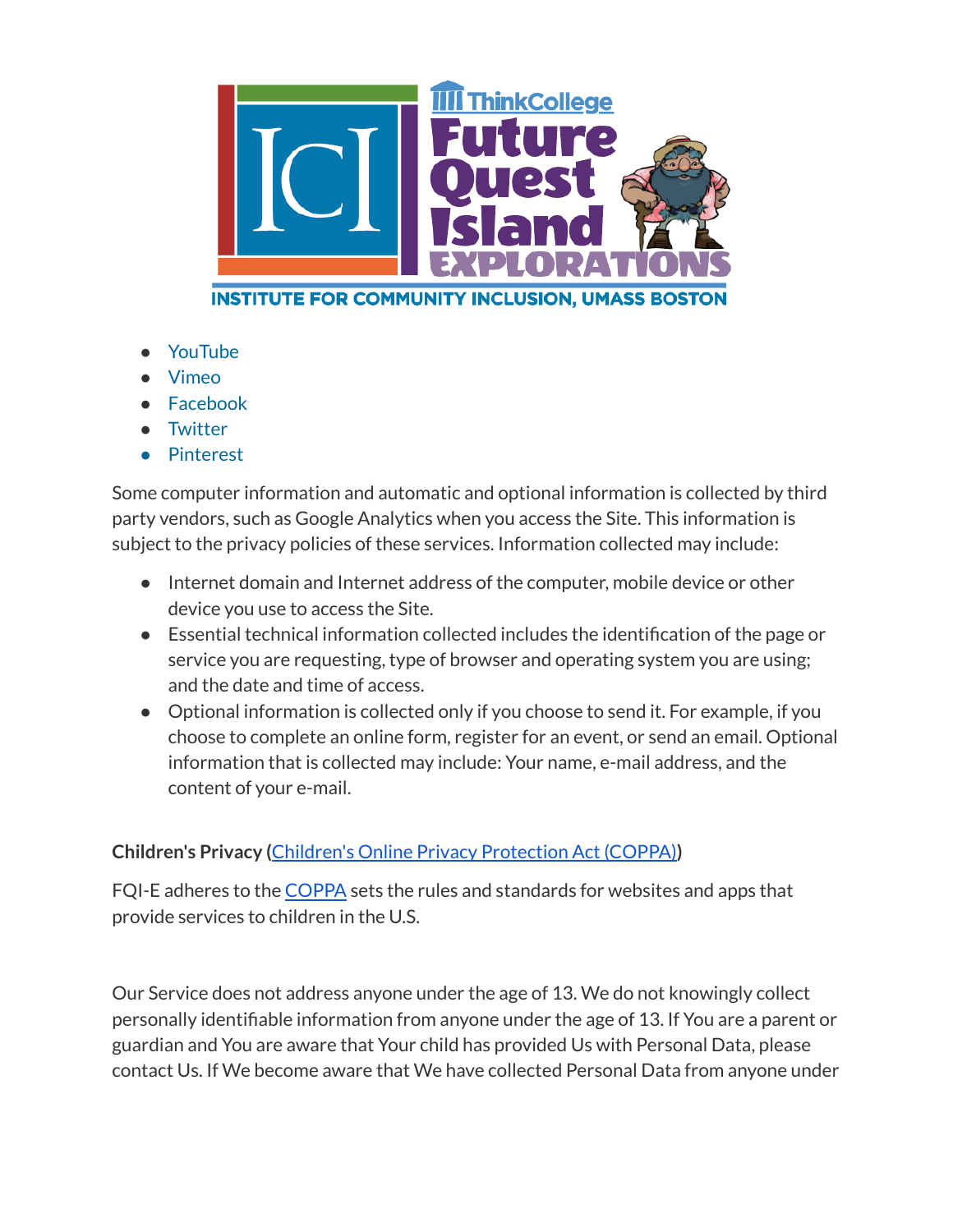

the age of 13 without verification of parental consent, We take steps to remove that information from Our servers.

If We need to rely on consent as a legal basis for processing Your information and Your country requires consent from a parent, We may require Your parent's consent before We collect and use that information.

#### **Cookies**

Future Quest Island - Explorations use 'cookies' which are text files placed on your device when you visit a site which help us understand how you use our Site. Cookies do not store personal information about you, unless you knowingly provide it. We use cookies to understand Site usage and to improve the content and offerings on our Site. In addition, we may use the services of third parties to collect and use anonymous information about your visits to and interactions with our Site through the use of technologies such as cookies.

You may refuse cookies by turning them off in your browser. Your browser may also be set not to *accept cookies.*

# **Social Media Features in the digital Teaching Toolkit**

Our Site includes Social Media functions, including Facebook buttons, and Widgets, developed and maintained by Future Quest Island - Explorations-approved vendors and/or third-party services. These features may collect your IP address, pages you visited, and may set a cookie to enable the Feature to function properly. Social Media Features and Widgets are either hosted by a third party or hosted directly on our Sites. Your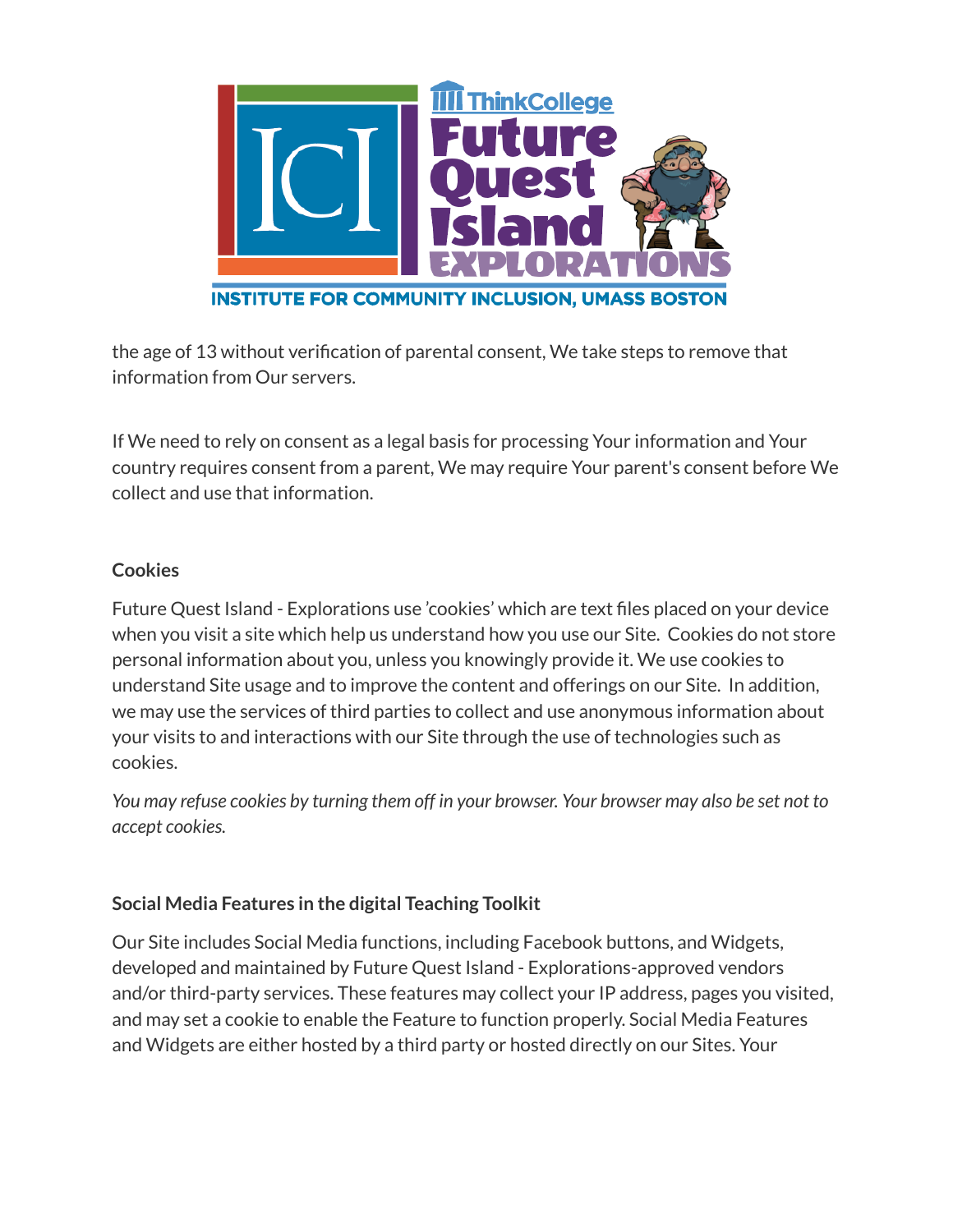

interactions with these Features are governed by the privacy policy of the company providing it.

# **Distribution of collected information:**

This website will not disclose, without your consent, personal information collected about you, except for certain explicit circumstances in which disclosure is required by law.

*This website will not distribute orsell personal information to third-party organizations.*

# **Copyright and Acceptable Use**

All text, images, graphics, logos and information contained on the Site is the intellectual property of Future Quest Island - Explorations, unless otherwise identified. You must obtain written permission in order to reproduce, distribute, perform, display, or license a given work. Whether or not a website includes a statement about copyright, the U.S. copyright act provides protection for such works, and they may not be used or reproduced without permission.

Future Quest Island - Explorations is not responsible for any errors in the material provided on the Site and shall not be liable for any damages of any kind arising from the use of any material found at this Site or on any other Site with the "[fqie.me"](http://www.fqie.me) domain. Links may be directed to these pages, but images, logos, maps, may not be copied and/or posted for any reason.

**Links to Other Sites**